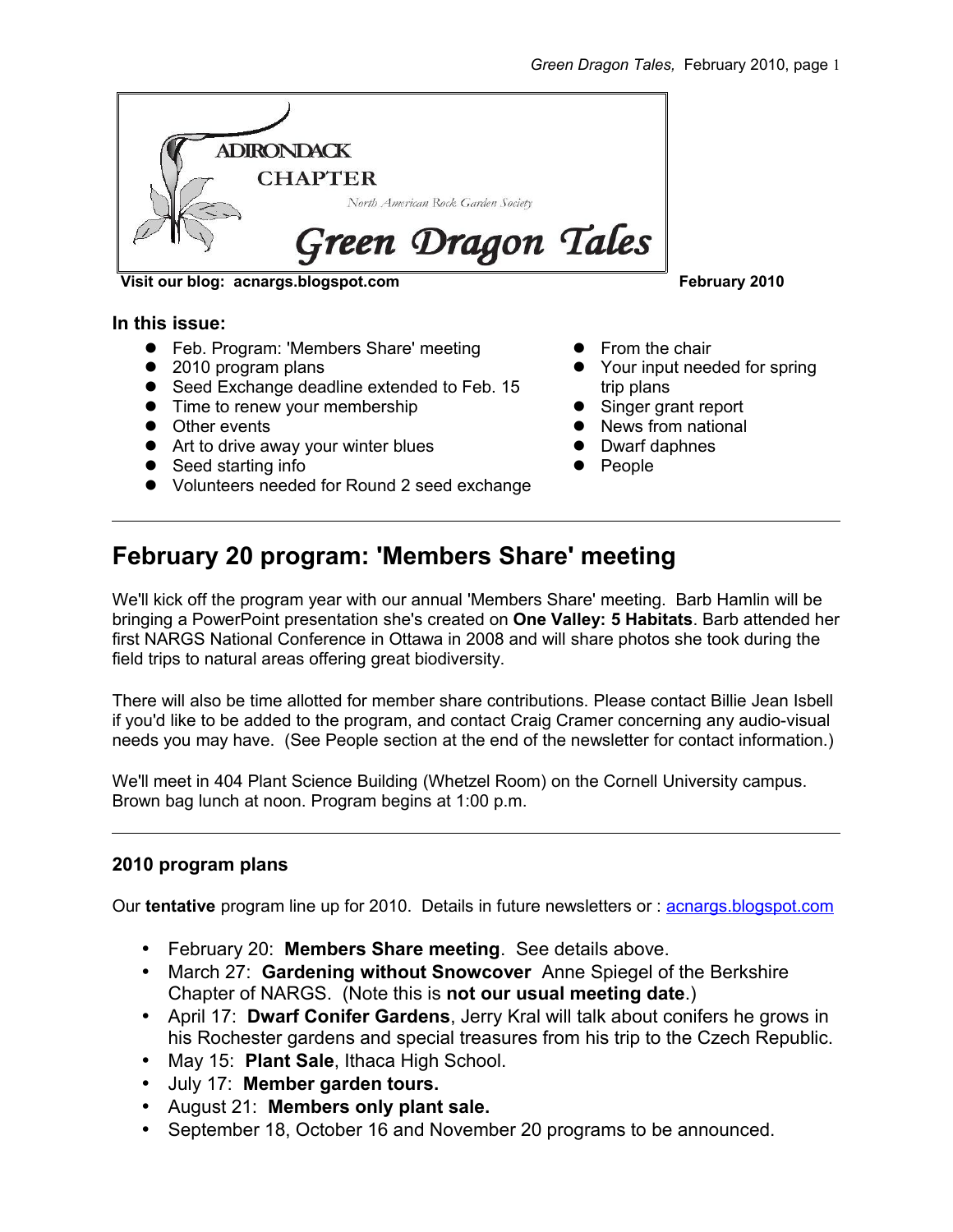# **Seed Exchange deadline extended to Feb. 15**

# *From Joyce Fingerut, director, NARGS Seed Exchange*

The deadline for receiving Seed Exchange orders has been extended to Monday, February 15, giving NARGS members an extra weekend to pore over the Seed List and send in their requests.

View the 2009-2010 Seed List and ordering instructions at: [www.nargs.org/](http://www.nargs.org/) There are still many desirable seeds available. Those chapter members who do not yet belong to NARGS (national) may join now and be eligible to order seeds.

### **Time to renew you membership**

It's time to 're-up' for 2010, if you haven't already. The easiest way is to fill in the form that's available online here: [www.acnargs.org/join.pdf.](http://www.acnargs.org/join.pdf) You can do it right on your computer and email the form. Forms will also be available at meetings.

### **Other events**

- February 18: "The Grass Family," with Jerrold Davis, Cornell Dept. of Plant Biology, presented by the Finger Lakes Native Plant Society 7 p.m., Cornell Cooperative Extension of Tompkins County, 615 Willow Ave., Ithaca.
- March 5-6: **Ithaca's 2nd Annual Designing with Native Plants Symposium -** More info: [www.cayugawaterfronttrail.com/](http://www.cayugawaterfronttrail.com/)
- March 19-21, **Eastern Winter Study Weekend,** Devens, Massachusetts. More info: [www.nargs.org](http://www.nargs.org/) Want to share transportation? Contact: John Gilrein, [basecamp@alum.syracuse.edu,](mailto:basecamp@alum.syracuse.edu) 315-492-0844.
- March 20: " A Luxuriance of Bulbs," presentation by **British bulb expert Anna Pavord**, author of *The Tulip* and *Bulb*, Statler Hall, Cornell University, 11 a.m.
- July 11-14: **NARGS Annual Meeting**, Salida, Colo. More info: [www.rmcnargs.org](http://www.rmcnargs.org/) Carol Eichler and Donna Kraft have registered and are getting psyched to go on some serious/fun alpine hikes. Are others from the Chapter going too? If so, maybe we could share a car rental from Denver to Salida. Contact Carol at [ceichler@twcny.rr.com.](mailto:ceichler@twcny.rr.com)

#### **Art to drive away your winter blues:**

Here are two Ithaca art exhibitions worth checking out:

**Living Light: A Celebration of the Finger Lakes Flora** - Tompkins County Public Library through March 26. Juried art show organized by the Finger Lakes Native Plant Society features 50 artists celebrating the beauty and diversity of our region's wild plants and fungi in a wide array of media and styles.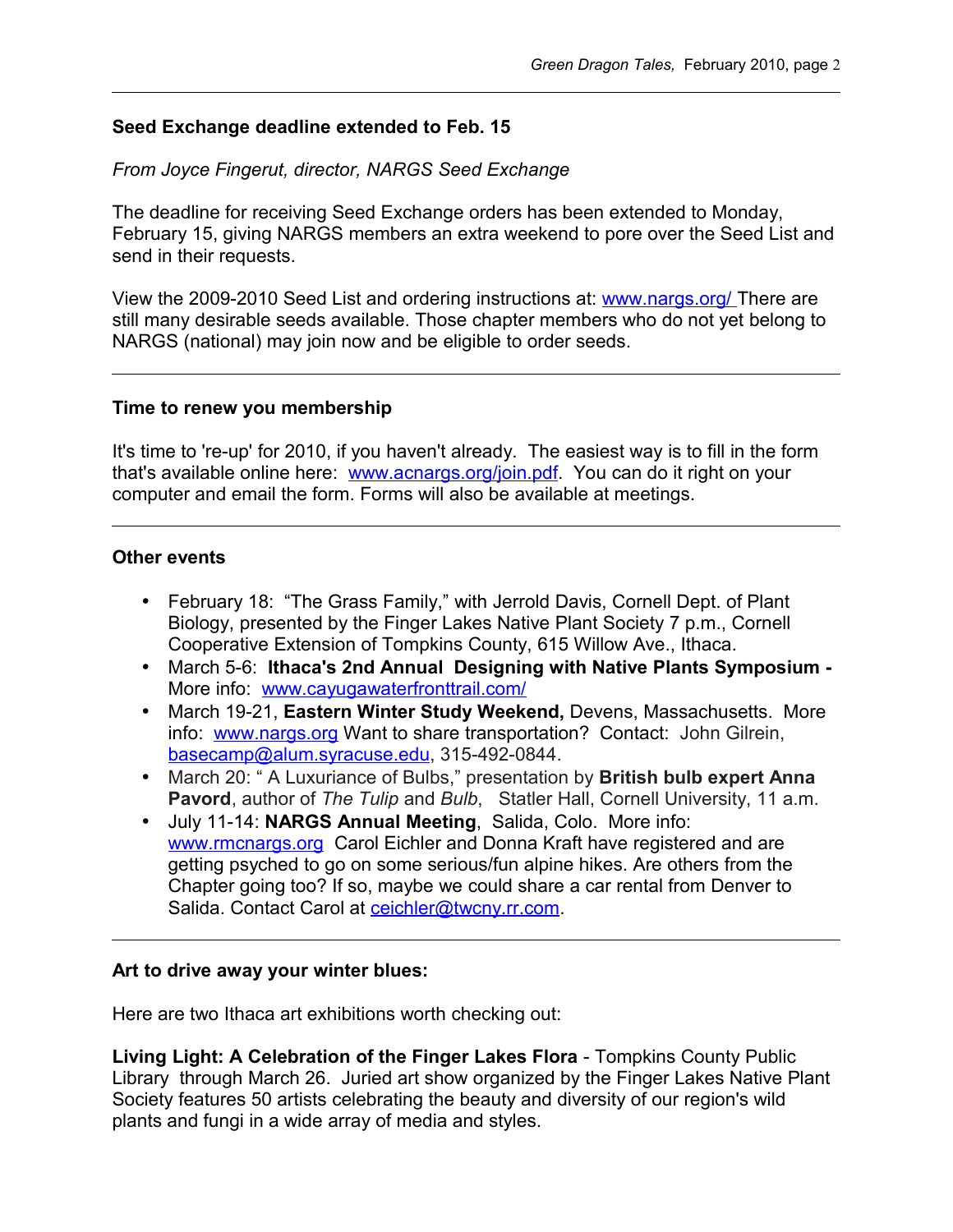**Chronicling Brief Lives: Botanical Portraits in Water Color** – Mann Library, Cornell University through February 24. Showcases the award-winning botanical illustrations of milly archarya, a long-time Ithaca resident.

# **Seed starting info**

*From Susanne Lipari:*

The Ontario Rock Garden and Hardy Plant Society has a very informative germination guide to over 6,000 species. The ones I had not found anywhere else were represented: [www.onrockgarden.com/](http://www.onrockgarden.com/)

# **Volunteers needed for round two seed exchange**

### *From BZ Marranca [mmm10@cornell.edu](mailto:mmm10@cornell.edu)*

Once again, our chapter will be filling orders for the second round of the NARGS seed exchange in March. (We still don't know the exact date that seeds will arrive.) This year, we'll be working in the Ken Post Lab on Friday afternoons through Tuesday.

It's a good time. Last year folks brought goodies to munch while we worked. And it's a chance to get together and talk about plants and gardens. As a bonus, volunteers get 'donor status' in next year's exchange.

So, if you would be willing to come select seeds and stuff envelopes, even for an hour, **please let me know**. And tell me your preferred work times: weekends (morning, afternoon, evenings?) or weekdays (around lunch, late afternoon, evenings, whatever?).

# **From the chair**

I'd like to start the New Year by thanking the kind member who gave me this plant. It's also known as the Friendship plant, an appropriate name. I came back to Ithaca from two months in Santa Fe, New Mexico and *Billbergia nutans* was in glorious bloom in my green house even though my plants had been neglected. I can't recall who gave this gem (my aging memory is failing me) but I thank you so much. I really brightened my return.

*Billbergia nutans* or Queen's-Tears, a native of Brazil, is one of the most common Bromeliads grown.

We have an exciting program for the year to come. Barb Hamlin will share her pictures and experiences from the



national NARGS meeting in Ottawa in 2008. Does anyone else want to share trips,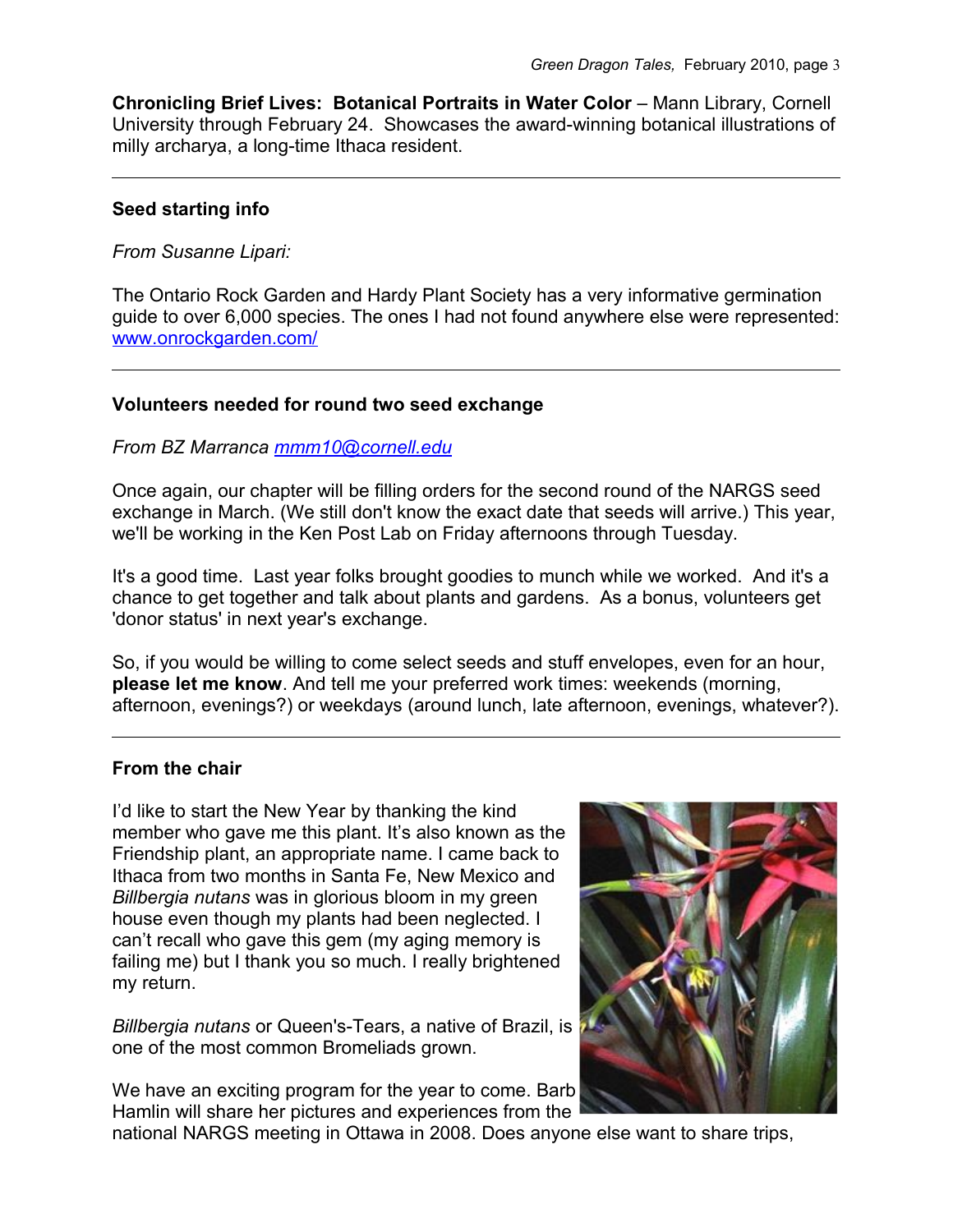gardening tips, or other musings? Please let me know and contact Craig Cramer about AV requirements. (See People listings at end of newsletter for contact information.)

# Cooperation Corner:

I would like to initiate a Cooperation Corner in our newsletter that can be used by members to ask questions like: What's the name of this plant? Or my current question: Any ideas on how to turn Styrofoam boxes into troughs? I remember that George Erdman used Styrofoam fish boxes as troughs. If I remember correctly, they were quite thick. The ones I have are 2 inches thick and vary in size. I'm wondering if I just poke drainage holes in them and paint them. I seem to remember that a sealant was also applied. Any ideas?

A volunteer is needed to provide housing for one night for Ann Spiegel, our speaker for March 27th. The chapter will treat the volunteer to dinner with Ann and other members. Please note that the March meeting is the last Saturday in March, not the usual third Saturday. Please let me know if you can help out.

I have received comments that we should continue visiting the wonderful gardens of our own members. Please let me know if you are willing to have the chapter visit your garden.

Also, if anyone is interested in serving on the board, you might come early and sit in on the board meeting, Feb. 20 at 11 a.m. before the regular meeting to observe how painless it is to serve the chapter.

# *Billie Jean Isbell, chair*

# **Your input needed for spring trip plans**

# *From Susanne Lipari:*

BZ Marranca and I took on planning a spring/summer trip. We had a couple of thoughts regarding this trip:

- More visiting than driving.
- An itinerary that allows members with jobs to participate as much as they like.
- Inspiring gardens and fun plant shopping.

Below is a suggested tour. Please give us feed-back to let us know if we should get down to more detailed planning, or if we should look at an altogether different itinerary. If you tell us to abandon this one, please suggest alternatives. [\(sel3@cornell.edu](mailto:sel3@cornell.edu) or [mmm10@cornell.edu\)](mailto:mmm10@cornell.edu)

The center point is a visit to the rock garden at the **New York Botanical Garden** with hopefully a tour given by Jody Payne, the curator who gave a presentation to the chapter in October 2008. Surrounding this are several other locations and combinations of locations that would allow different people to take part in all or just some of the visits.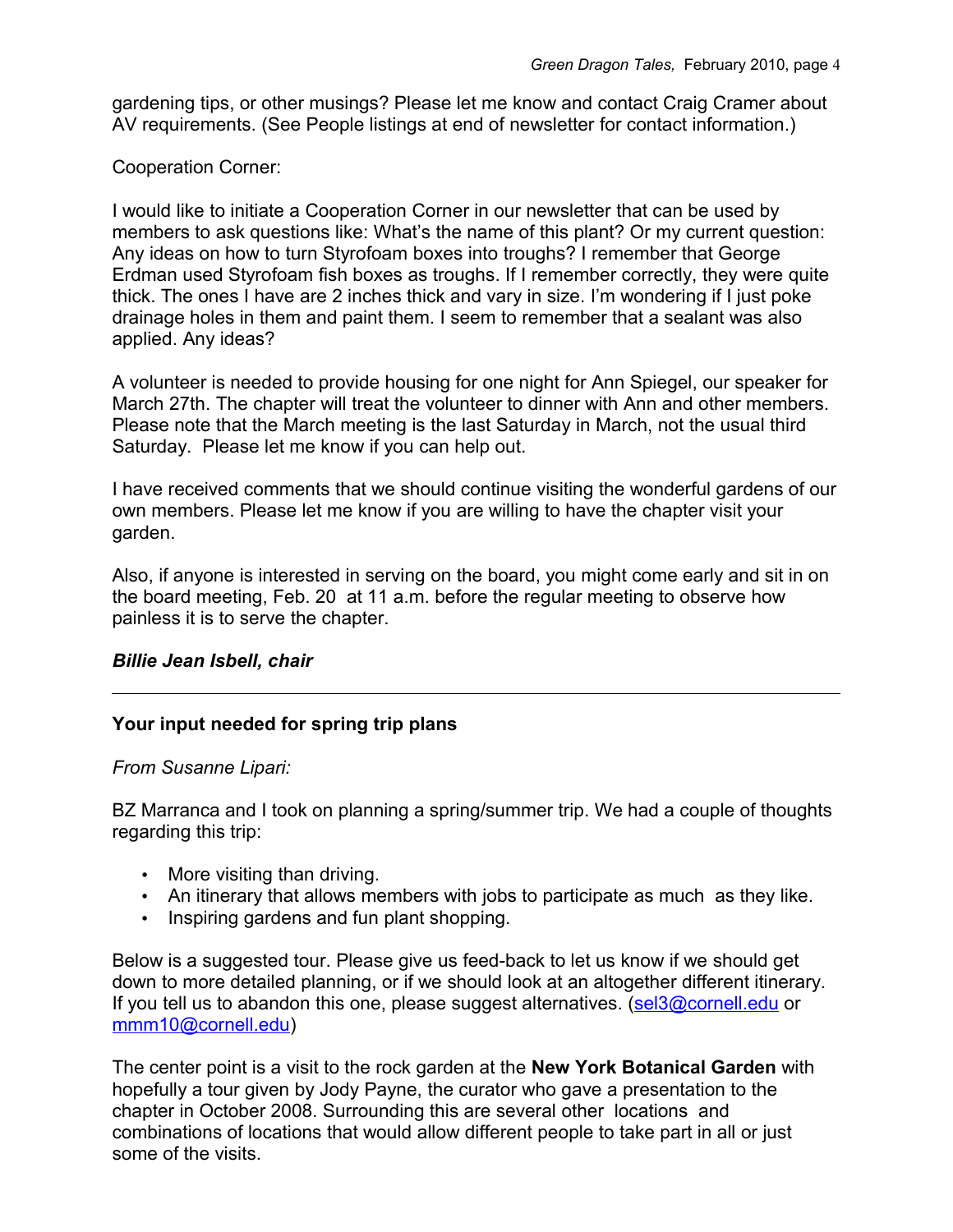**Day 1: Stonecrop** - If people feel strongly about attending the NARGS sale, the trip would would have to start on Saturday, April 24. However, on our last visit there, some of us thought that the end of April was too early for a visit there and the garden would be more beautiful a couple of weeks later. Since Stonecrop [\(www.stonecrop.org\)](http://www.stonecrop.org/) is open to the public on the 1st and 3rd. Saturday of the month, that would mean May 1 or June 5, since the third weekend in May is the high school plant sale and we can't plan a trip then. In any case, the visit to Stonecrop could be followed by a visit to **Storm King** [\(www.stormking.org\)](http://www.stormking.org/) and a night spent at a motel somewhere north of New York City.

**Day 2: New York Botanical Garden** [\(www.nybg.org\)](http://www.nybg.org/) - Guided tour. After that, people interested could either spend more time there or visit **Wave Hill** [\(www.wavehill.org\)](http://www.wavehill.org/), which is fairly close, also in the North Bronx. Return to Ithaca afterward, or drive to Long Island to spend the night in an Inn near the next day's destination:

**Day 3: Planting Fields Arboretum** [\(www.plantingfields.org\)](http://www.plantingfields.org/) and after that head back to Ithaca.

What we like about this trip that people could either go along for the whole trip, or join for any one of the events that fit into their schedule. If this trip appeals to the membership, we will find some nurseries on Long Island to visit.

# **Progress Report – Norman Singer Grant**

From Bill Plummer:

In 2008, Spencer Crest Nature Center in Corning, New York applied for and received a grant of \$2,000 from the Norman Singer Endowment Grant to construct a rock garden at the nature center that would feature plants native to Colorado, but not exclusively so. In addition the Adirondack Chapter gave a grant of \$200.



# The construction of the rock

garden itself has been completed and a few plants have been planted. The rock garden has been built against the south side of the Rockwell Pavilion using flagstones as the backing. Rotarians helped to collect local stone and also helped with the construction itself. A mix of sand, gravel and soil was used in the lower part with builder's sand in the upper portion. A number of rocks have been imbedded in the sand to provide planting pockets. Four dwarf conifers have been purchased with the *Abies concolor* shown above. The construction was not completed in time for planting the remaining conifers and they will be planted in early spring. They are: *Pinus aristata, Picea pungens* 'Victor' and *Pseudotsuga menziensis* 'Valdstejn'. In addition it is planned to purchase another dwarf *Picea pungens* glauca to plant on the west side of the rock garden matching the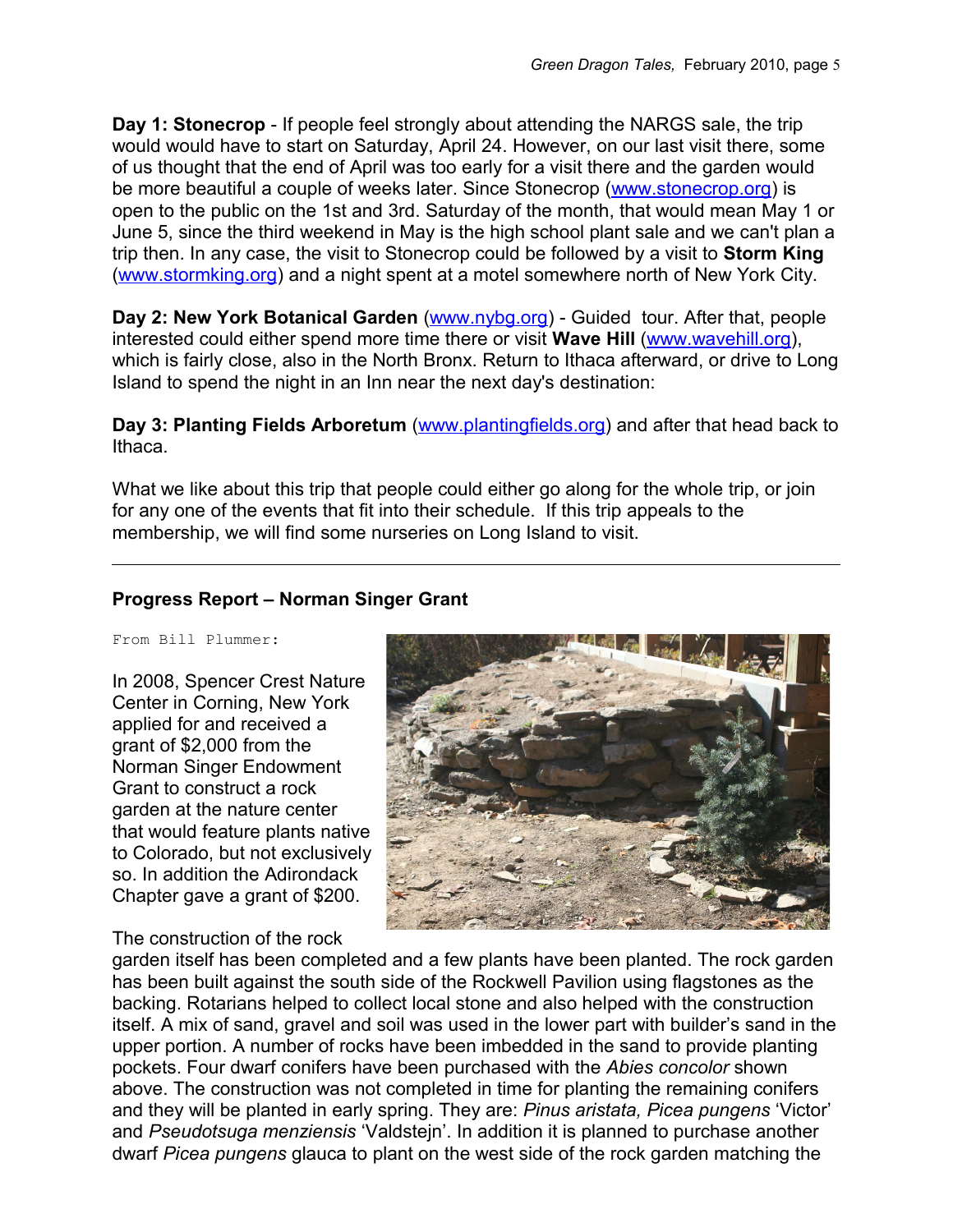*Abies concolor* on the east side. A few perennial plants have been purchased locally and planted as well as an *Iberis sempervirens* and a dwarf Geranium species from my garden. These are shown in the above photo. The remainder of the planting will be done in early spring using an assortment of rock garden plants many of which will be native to Colorado.

| Expenses to date: Flagstone | Sand & Gravel | \$284.10<br>\$227.13 |
|-----------------------------|---------------|----------------------|
|                             | <b>Plants</b> | \$164.80             |
|                             | Total         | \$676.53             |

Bob Rockwell died last March at the age of 97. He has left some monies in his will to the nature center. I have begun to plant an eastern native plant garden to the east of the pavilion with wildflowers and ferns from my garden and we have purchased and planted a variety of trees and shrubs. This will be added to in the spring. We are considering creating a bog garden on the west side of the pavilion. These three gardens would nicely complement each other.

# **News from 'national'**

If you haven't done so already, check out the new NARGS website: [www.nargs.org.](http://www.nargs.org/) It's filled with new features, and makes it easier for NARGS leaders to keep everyone upto-date on what's going on nationally. If you want the latest, click on the 'News' tab when you visit. Some highlights from recent email blasts:

- Malcolm McGregor of East Yorkshire, England is the new editor of *NARGS Rock Garden Quarterly*. Malcolm has been a NARGS members since 1996, is the former editor of the Scottish Rock Garden Club's *The Rock Garden*, and the author of recently published book, *Saxifrages*, from Timber Press.
- Pat Bender, past president of NARGS, died from heart problems in January.
- Deadline for the annual NARGS seed exchange is Feb. 10.
- Through a generous donation by Frank Cabot and his publishing enterprise Hortus Press, NARGS received 207 copies of *The Caucasus and Its Flowers* by Vojtech Holubec and Pavel Krivka. 100 copies of it are now available through the NARGS Book Service for a limited time for just \$30 copy in the U.S., including shipping.

# **Dwarf** *Daphnes*

*by Shirley Friberg, Minnesota Chapter, NARGS. Reprinted with permission from the October 2009 issue of Minnesota Rock Plant notes.*

Dwarf *Daphnes* have become my latest obsession. Dwarf *Daphnes* are small shrubs from 4" – 18" with needle-like or linear dark green foliage. On most plants flowers grow in clusters, primarily pink but also white or a combination.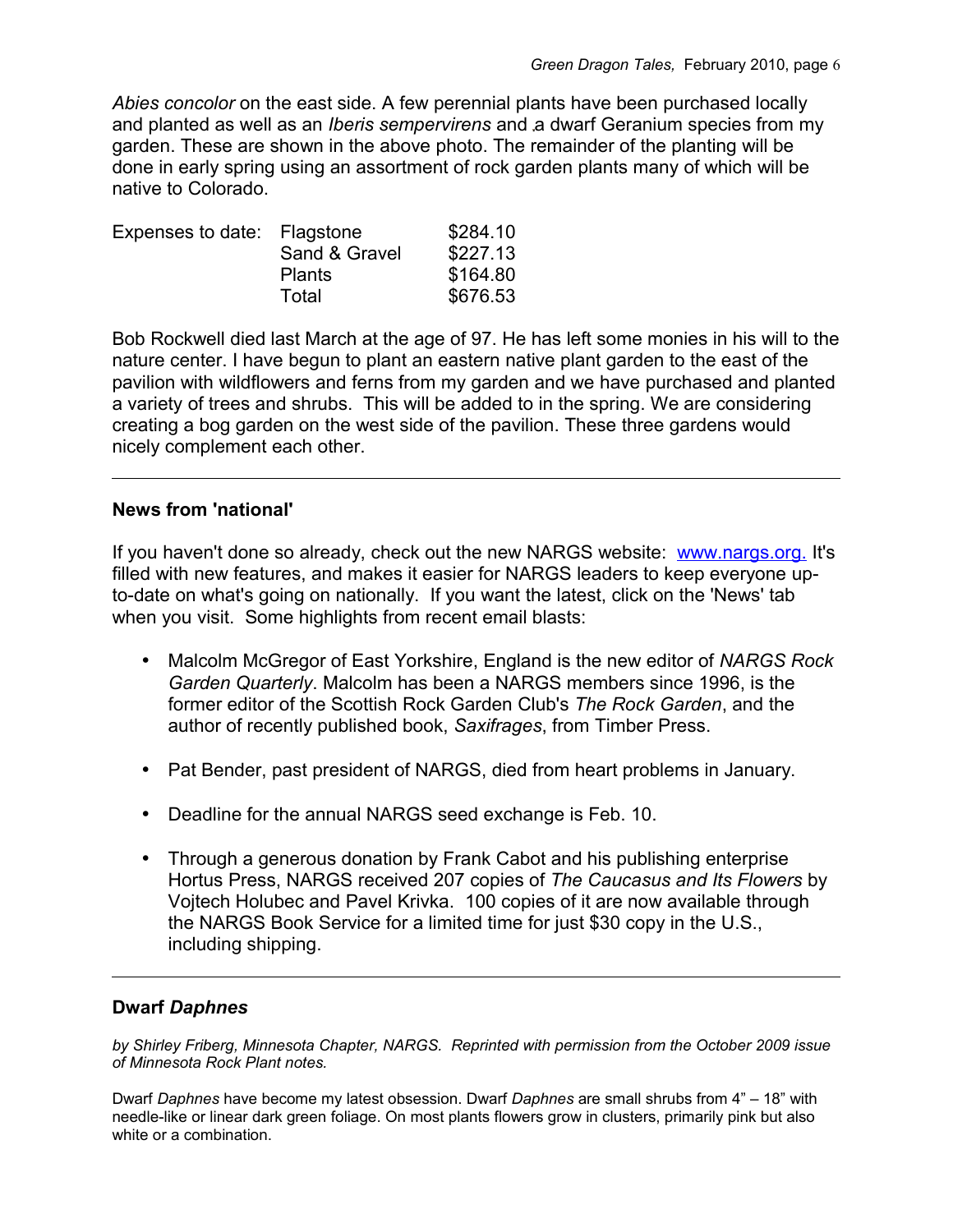Almost all have very fragrant flowers and many are evergreen. They can grow as a small mound, spreading or branching, with clusters of rosette leaves at the tips of the branches. Most can take direct sunlight, some require semi-shade.

Cut back the bushes to obtain greater blooms and reblooming. This also encourages denser bushes and controls their height. Fertilize twice in the spring/summer with slow-release granular balanced fertilizer. Potassium (flowering) fertilizer increases blooms.

Dwarf *Daphnes* grow best in well-drained soil, made up of sand, peat and soil or compost. The composition of mix depends on whether a plant comes from an alpine area, continental Europe or the Mediterranean. They will not survive in heavy soil and propagate well from cuttings and seed.

In researching *Daphnes* I found over 50 small species and many hybrids. Some cannot survive in Zone 4, but as many of you know, we grow many Zone 5 plants and even try some Zone 6 plants. Presently, I have 6 *Daphnes*:

1. *Daphne caucasica* v. Russia (from Mt. Tahoma Nursery-2006) H 4-6" Robust small mound of dark green foliage, profuse, fragrant pink flowers, reblooms. Z-?

2. *D. arbuscula* (Gardens of Rice Creek-2008) H-6" Deep green round-shaped leaves, rosy-pink flowers borne on terminal heads, robust, likes lime soil, hardy, likes morning sun or part shade. Native to Transylvania. Z 5-8

3. *D.* 'Juliae' (Mt. Tahoma Nursery-2007) H-10" Native to Russian Caucases. Compact mound of bluegreen foliage. Deep pink fragrant blooms.

4. *D. cneorum pygmaea alba* (Wrightman Nursery-2008) H-6" green foliage grows on tufts at the tip of the branches, fragrant rosy-lilac flowers, increases by layers, likes direct sunlight, very hardy, evergreen. Native to European mountains. Z?

5. *D. cneorum pygmaea alba* (Wrightman Nursery-2009) H-6" same as above.

6. *D. x medfordensis* 'Lawrence Crocker' (D. arbuscula x D. collina) cross (2009) H-12" Dense mound, glossy dark leaves, perpetual bloomer, evergreen Z 6-9

Scouting dwarf Daphnes one cannot always find their hardiness zone. The ones I selected are indicated to be "hardy" or come from mountainous areas or colder climates. These are ones that I would try. I am hoping some hybrids crossed with hardy varieties will withstand colder weather. I have included plants up to 15". Trim them.

1. *Daphne alpina* H-15" Grey-green foliage, white flowers. Native to the Balkans.

2. *D. arbuscula f. radicans* H-4" Vigorous, narrow foliage, fragrant rose-purple flowers.

3. *D. blagyana* H 3-8" Dark green rosette-like foliage that grows in tufts at the tips of the branches, creamy white flowers, likes partial shade and sandy soil. Native to the Balkans. (? Hardiness)

4. *D. circassica* H-12" Very compact shrub, clusters of gigantic rose-pink flowers, rare in cultivation. Native to Transcaucasica.

5. *D. creonum v.* Verlotti x *D. arbuscula* H-6" Rare, dark green foliage, evergreen, likes sun and very sandy soil.

6. *D. domini* H-12" (formerly *D. kosaninii*) Narrow foliage, pink and white flowers with orange berries, likes sun and scree conditions. Native to Bulgaria.

7. *D. x Hendersonii* 'Aurora' (*D. cneorum pygmaea* 'alba' x *D. petraea*

'grandiflora') Cross by Mt. Tahoma. H-12" Very large white flowers with ruffled petals tinged pink. 8. *D. x Hendersonii* 'Ernst Hauser' H-12" Dark green foliage tinged purple in winter, fragrant pale pink flowers.

9. *D. x Hendersonii* 'Fritz Kummert' ( *D. petraea* x *D. cneorum pygmaea*) H-12" Shiny green foliage, fragrant pink blooms.

10. *D. x Hendersonii* 'Marion White' H-10" Compact shrub,pure white flowers, compact enough for a trough. Cross of Robin White.